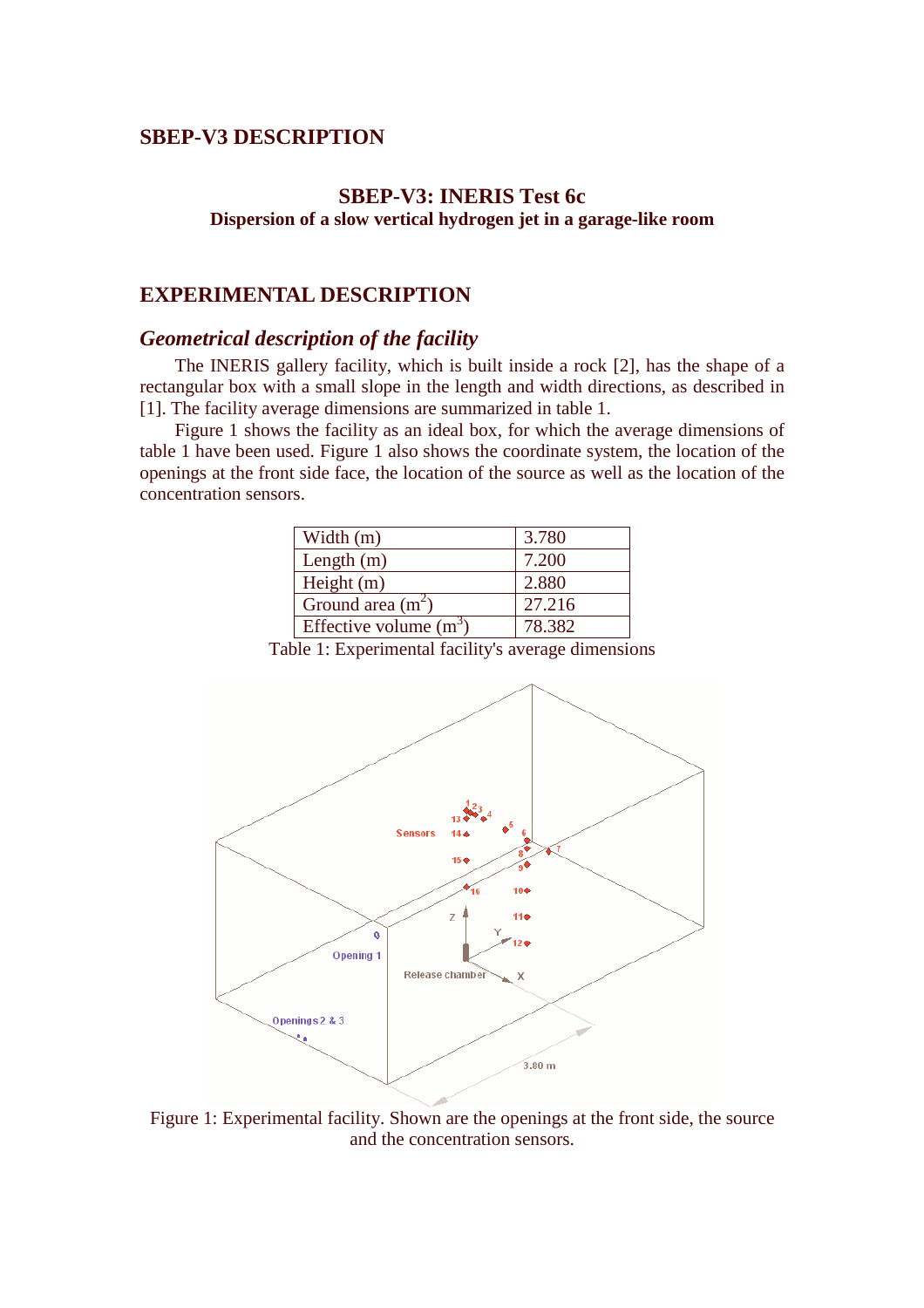The following figures give the front side view, Figure 2, and the length side view, Figure 3, of the experimental facility. The roughness size on the left, right and bottom faces of the facility is between 5 mm and 10 mm.



Figure 2: The facility's front side view (plane  $y = 0$ )



Figure 3: The facility's length side view (plane  $x = 0$ )

## *Experimental conditions*

#### **Release conditions**

Hydrogen will be released through an orifice on top of a stabilization chamber (release chamber) as shown in Figure 4. The  $H_2$  outlet orifice will be a straight hole of 3 mm thickness. Homogenization is obtained using a dispersion bed. The dimension of the dispersion bed particles will be between 10 to 15 mm (diameter) and the dispersion bed will have a height of between 30 to 40 mm. The grid at the bottom of the dispersion bed is located at half height of the chamber (132.5 mm). The internal diameter of the chamber is 120 mm and its height is 265 mm. The hydrogen flow will carry very fine droplets of ammonium chloride to allow visualization with a laser. The chamber location is shown in Figures 1 and 2.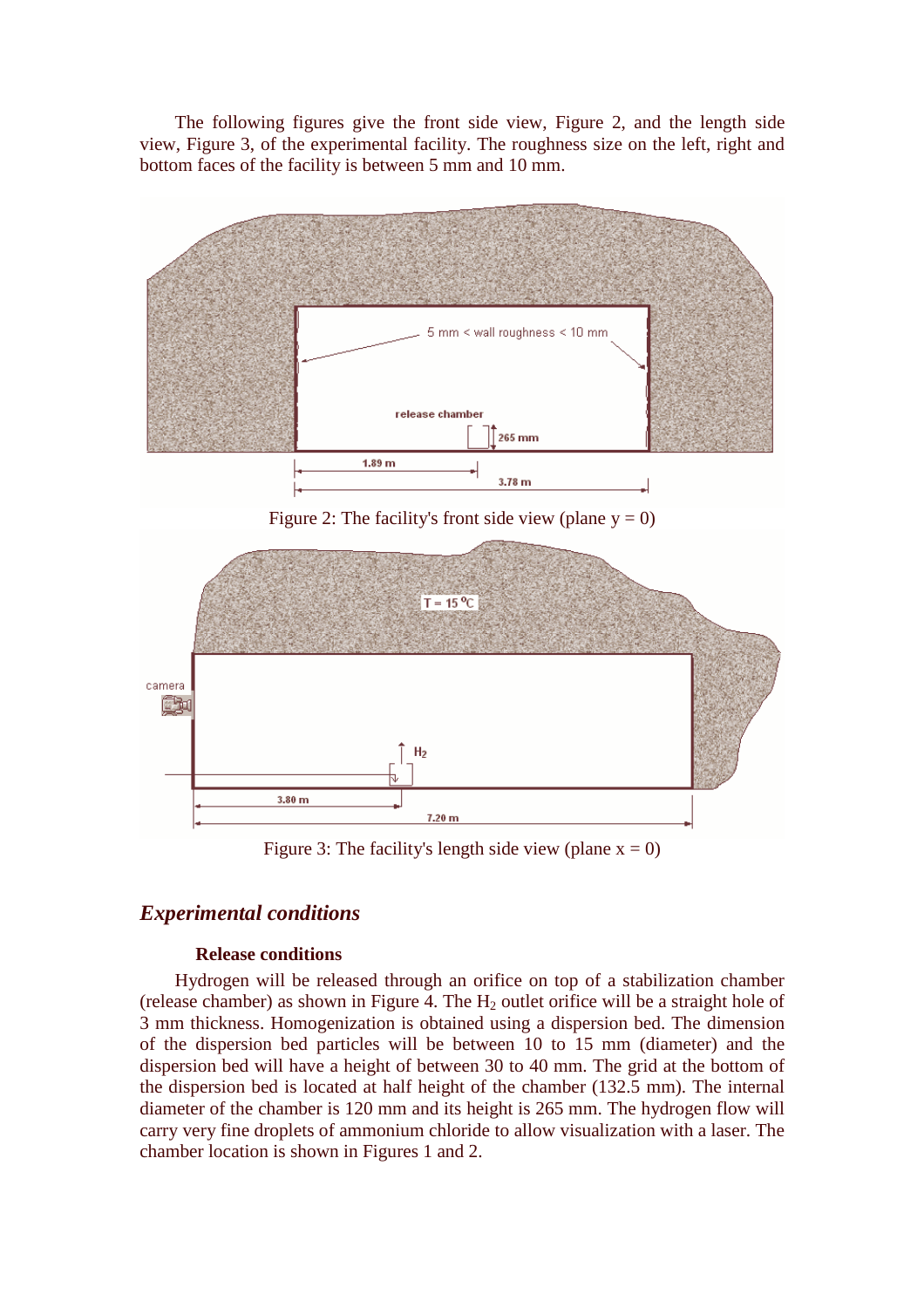

Figure 4: The stabilization chamber

Hydrogen release conditions are summarized in the following table.

| <b>Test</b> | Release   | Filling           | Release | Release  | Orifice  | Exit     | Ventilation    |
|-------------|-----------|-------------------|---------|----------|----------|----------|----------------|
|             | direction | temperature       | mass    | duration | diameter | velocity |                |
|             |           | $\rm ^{\circ} C)$ | flow    | (s)      | (mm)     | (m/s)    |                |
|             |           |                   | rate    |          |          |          |                |
|             |           |                   | (mg/s)  |          |          |          |                |
| 6C          | Vertical  | 15                | 1000    | 240      | 20       | 38.0     | None           |
|             | upwards   |                   |         |          |          |          | (Opening 1)    |
|             |           |                   |         |          |          |          | is closed)     |
| 6N          | Vertical  | 15                | 1000    | 240      | 20       | 38.0     | <b>Natural</b> |
|             | upwards   |                   |         |          |          |          | through        |
|             |           |                   |         |          |          |          | opening 1      |

Table 2: Hydrogen release conditions for tests 6C and 6N (in both cases openings 2 and 3 are open)

### **Ventilation conditions**

No ventilation will be provided for test 6C (C stands for confined). The increasing pressure inside the facility, due to the inlet flow rate, will be controlled through openings 2 & 3 located at the front of the facility as shown in Figures 1 and 5. Opening 1 will be sealed during the experiment.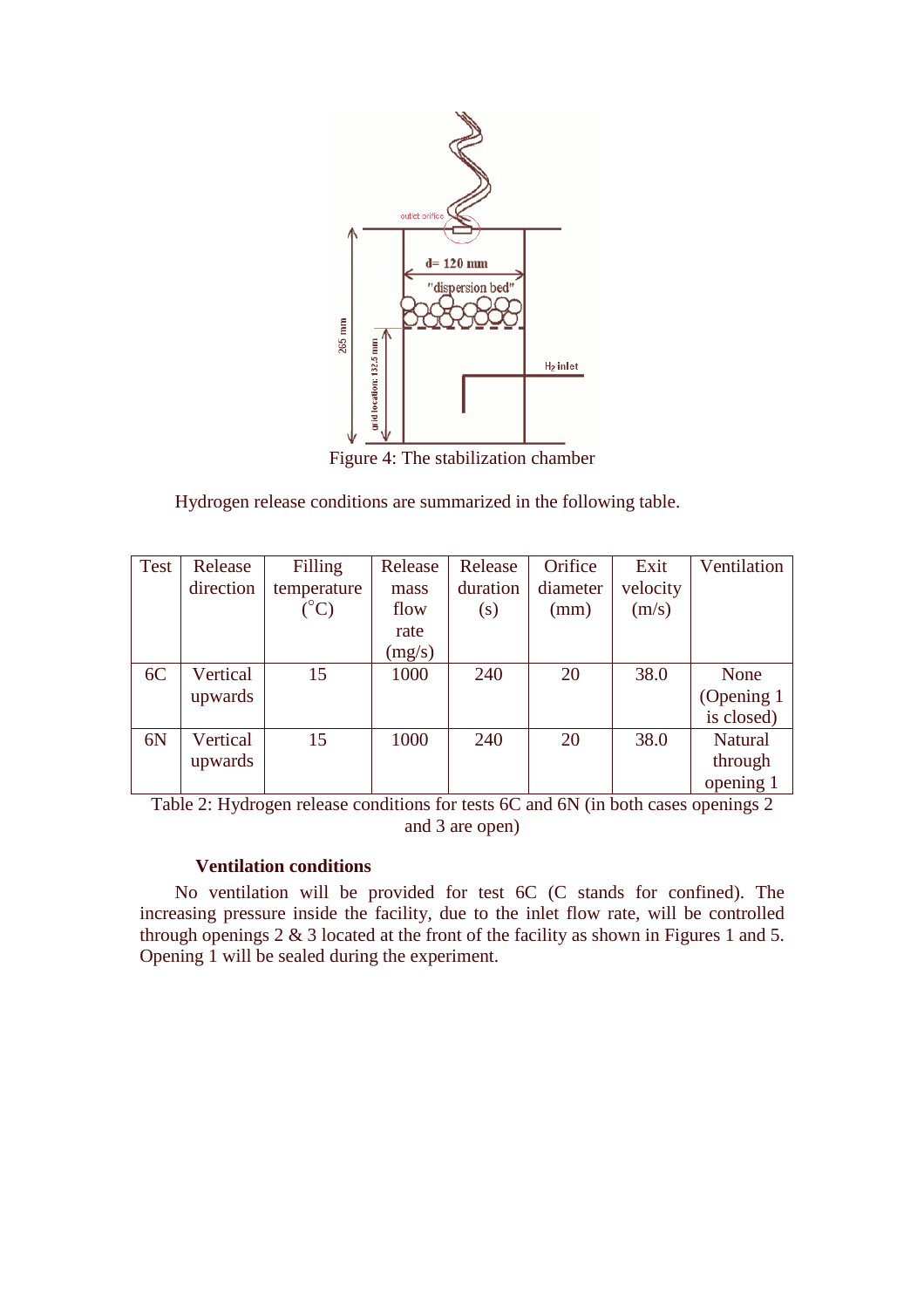

Figure 5: Location of the openings (front view), note that opening 1 will be sealed during the experiment

#### **Initial conditions**

The experimental facility will be filled with air at temperature of  $15 \degree C$  while the atmosphere will be quiescent. The facility's walls will be at the same temperature (15  $^{0}$ C) while the curtain at the entrance will be hermetically closed.

## *Measurements*

#### **Concentration sensors**

The locations of the concentration sensors are shown in Figure 1.

The measurement error is expected to be less than 1%. Table 3 summarizes the sensors location and the location of openings 1, 2 and 3 with the x-y-z axes located at the bottom of the release chamber.

|                           | $X$ (cm) | $Y$ (cm) | $Z$ (cm) |
|---------------------------|----------|----------|----------|
| Chamber size              | 378      | 720      | 288      |
| Source location           |          |          |          |
| Opening 1 centre location | 180      | $-380$   | 273      |
| Opening 2 centre location | 7,5      | $-380$   | 7,5      |
| Opening 3 centre location | $-7,5$   | $-380$   | 7.5      |
| Sensor 1 location         |          |          | 283      |
| Sensor 2 location         | 10       |          | 283      |
| Sensor 3 location         | 20       |          | 283      |
| Sensor 4 location         | 40       |          | 283      |
| Sensor 5 location         | 90       |          | 283      |
| Sensor 6 location         | 140      |          | 283      |
| Sensor 7 location         | 190      |          | 283      |
| Sensor 8 location         | 140      |          | 268      |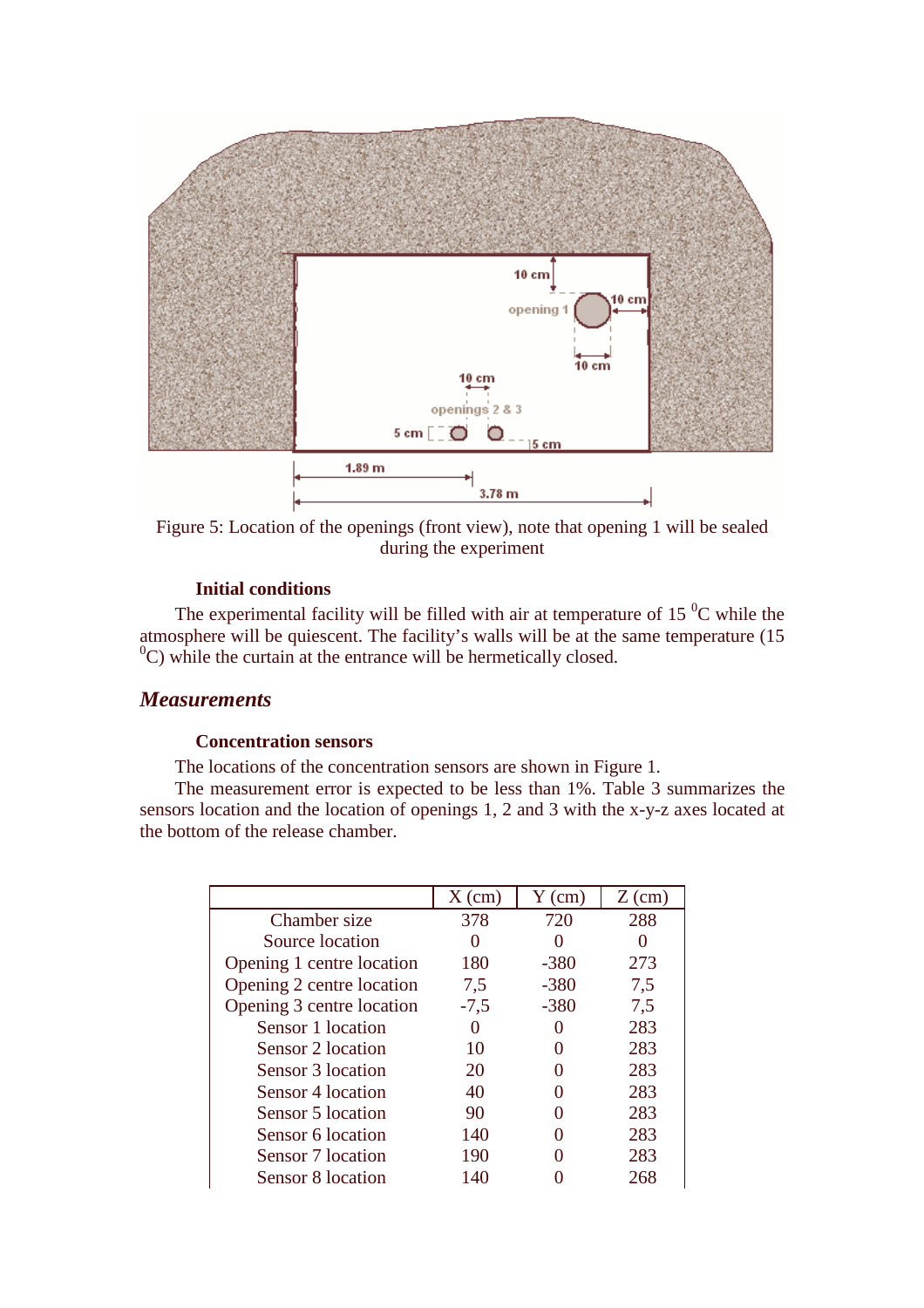| Sensor 9 location  | 140 | 238 |
|--------------------|-----|-----|
| Sensor 10 location | 140 | 188 |
| Sensor 11 location | 140 | 138 |
| Sensor 12 location | 140 | 88  |
| Sensor 13 location |     | 268 |
| Sensor 14 location |     | 238 |
| Sensor 15 location |     | 188 |
| Sensor 16 location |     | 138 |

Table 3: Sensors and openings location

#### **Video recording**

A laser beam will be used to light the flow  $(H2 +$  ammonium chlorine) in the plane  $y = 0$ , see Figure 1. Visualization of the release on this plane will be performed by video recording through a camera placed at the front side face of the facility (figure 3).

#### **Temperature measurements**

Temperature has been measured in the mixing tank, prior to the stabilization chamber, and at the facility centre. Recordings are available in a separate EXCEL file.

### *Output requirements for modelers*

Test 6C will be modeled.

The computational time is set to 5400 seconds.

Turbulence should be modeled with the Standard k-e-model.

To remove grid dependencies all modelers should use the following grid:

|             | X-grid lines:         | 30                                       |             |             |                             |             |             |
|-------------|-----------------------|------------------------------------------|-------------|-------------|-----------------------------|-------------|-------------|
|             | 0.000000000306667     |                                          | 0.613333    |             | 0.920000                    | 1.157021    | 1.337774    |
| 1.476286    | 1.582429              | 1.663766                                 | 1.726095    |             | 1.773859                    | 1.810460    | 1.840000    |
| 1.860000    | 1.880000              | 1,900000                                 | 1.920000    |             | 1.940000                    | 1.969541    | 2.006142    |
| 2.053905    | 2.116234              | 2.197571                                 | 2.303714    |             | 2.442226                    | 2.622979    | 2.860000    |
| 3.166667    | 3.473334              | 3.780000                                 |             |             |                             |             |             |
|             | Y-grid lines:         | 47                                       |             |             |                             |             |             |
|             |                       | $-0.900000 -0.600000 -0.300000 0.000000$ |             |             |                             | 0.300000    | 0.600000    |
| 0.900000    | 1,200000              | 1.500000                                 | 1,800000    |             | 2.100000                    | 2.400000    | 2.700000    |
| 2.935445    | 3.123089              | 3.271814                                 | 3.389692    |             | 3.483121                    | 3.557173    | 3.615865    |
| 3.662385    | 3.699256              | 3.728479                                 | 3.750000    |             | 3.770000                    | 3.790000    | 3.810000    |
| 3.830000    | 3.850000              | 3.872008                                 | 3.902488    |             | 3.941768                    | 3.992385    | 4.057614    |
| 4.141672    | 4.249994              | 4.389584                                 | 4.569467    |             | 4.800000                    | 5.100000    | 5.400000    |
| 5.700000    | 6.000000              | 6.300000                                 | 6.600000    |             | 6.900000                    | 7.200000    |             |
|             | Z-grid lines:         | 34                                       |             |             |                             |             |             |
|             | $-2.880000$           | $-2.827000$ $-2.774000$                  |             |             |                             | $-2.721000$ | $-2.668000$ |
| $-2.615000$ | $-2.553112$           |                                          | $-2.489537$ | $-2.421489$ |                             | $-2.348653$ | $-2.270692$ |
| $-2.187246$ | -2.097929             | $-2.000000$                              |             | $-1.900000$ |                             | $-1.800000$ | $-1.700000$ |
| $-1.600000$ | $-1.500000$           | $-1.400000$                              |             | $-1.300000$ |                             | $-1.200000$ | $-1.100000$ |
| $-1.000000$ | $-0.900000$           | $-0.800000$                              |             | $-0.700000$ |                             | $-0.600000$ | $-0.500000$ |
| $-0.400000$ | $-0.300000$           | $-0.200000$                              |             | $-0.100000$ |                             | 0.000000    |             |
| Number      |                       | of control volumes                       |             |             |                             | 44022       |             |
|             | Number of node points |                                          |             |             | and the control of the con- | 52080       |             |

For the diffusion phase after the release the following gird can be used alternatively: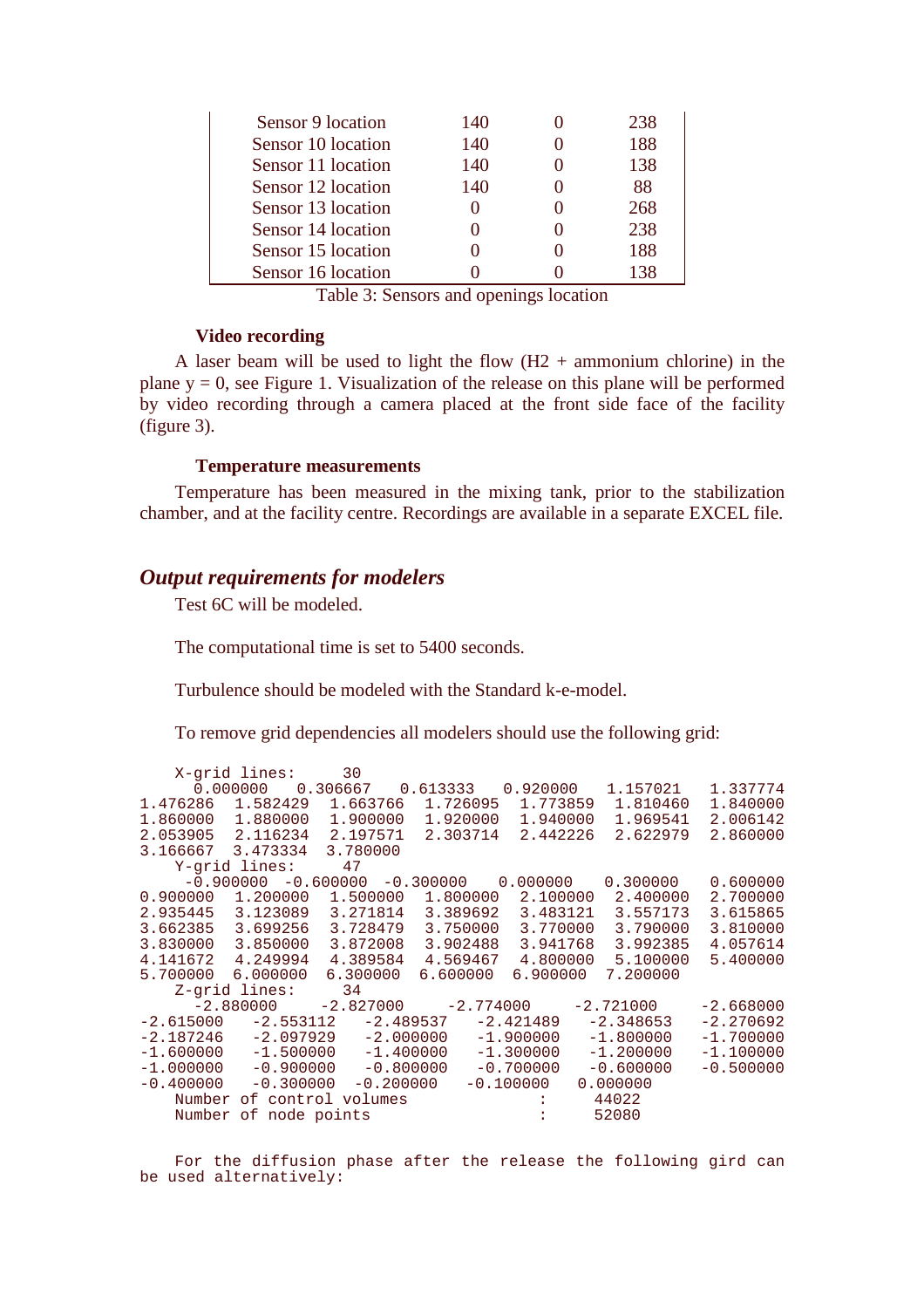```
X-grid lines: 10 
        0.000000 0.420000 0.840000 1.260000 1.680000 2.100000 
2.520000 2.940000 3.360000 3.780000 
     Y-grid lines: 19 
       -0.900000 -0.450000 0.000000 0.450000 0.900000 1.350000
1.800000 2.250000 2.700000 3.150000 3.600000 4.050000 4.500000 
4.950000 5.400000 5.850000 6.300000 6.750000 7.200000 
     Z-grid lines: 30 
       -2.880000 -2.780690 -2.681379 -2.582069 -2.482759<br>+49 -2.284138 -2.184828 -2.085518 -1.986207 -1.8868972.383449 -2.284138 -2.184828 -2.085518 -1.986207 -1.886897 -1.787587 -1.688276 -1.588966 -1.489656 -1.390345 -1.291035 -1.787587 \quad -1.688276 \quad -1.588966 \quad -1.489656 \quad -1.390345 \quad -1.291035 \quad -1.191725 \quad -1.092414 \quad -0.993104 \quad -0.893794 \quad -0.794483 \quad -0.695173 \quad -1.0934796-1.092414 -0.993104<br>-0.496552 -0.3972420.595863 -0.496552 -0.397242 -0.297932 -0.198621 -0.0993110.000000 
    Number of control volumes : 4698<br>Number of node points : 6820
    Number of node points
```
#### **Results to be reported by participants**

The following list contains the specification of results requested from the participants. These results were included in different files, which were uploaded to the HySafe web page at a reserved section only accessible by partners (HySafe  $\rightarrow$  Work packages  $\rightarrow$  $WP3 \rightarrow SBEPS$ ).

| Description                                         | <b>Document Name</b> |
|-----------------------------------------------------|----------------------|
| A document containing a description of the          | SBEP_INR6C_ORG.doc   |
| applied modeling methodology such as                |                      |
| model specifications, initial and boundary          |                      |
| conditions, numerical specifications, code          |                      |
| used, grid specifications, computer                 |                      |
| equipment used, CPU time                            |                      |
| The document should also contain a figure           |                      |
| of the predicted concentration contours plot        |                      |
| on the plane $y = 0$ at time 240 seconds            |                      |
| A file with 4 columns as follows (the first         | SBEP_INR6C_ORG_1.xls |
| row should have the headings indicated              |                      |
| below):                                             |                      |
| 1. Time $(s)$                                       |                      |
| 2. Total H2 mass (g)                                |                      |
| 3. Flammable mass in (g) (volume                    |                      |
| between LFL and UFL)                                |                      |
| 4. Flammable volume in (m3) (volume                 |                      |
| between LFL and UFL)                                |                      |
| 5. H2 mass flow rate $(g/s)$ through                |                      |
| openings 2 and 3 (total value for                   |                      |
| both)                                               |                      |
| A file with 17 columns as follows (the first        | SBEP_INR6C_ORG_2.xls |
| row should have the headings indicated              |                      |
| below):                                             |                      |
| 1. Time $(s)$                                       |                      |
| 2. H2 concentration (vol. %) at sensor              |                      |
| 1                                                   |                      |
|                                                     |                      |
| 17. H <sub>2</sub> concentration (vol. %) at sensor |                      |